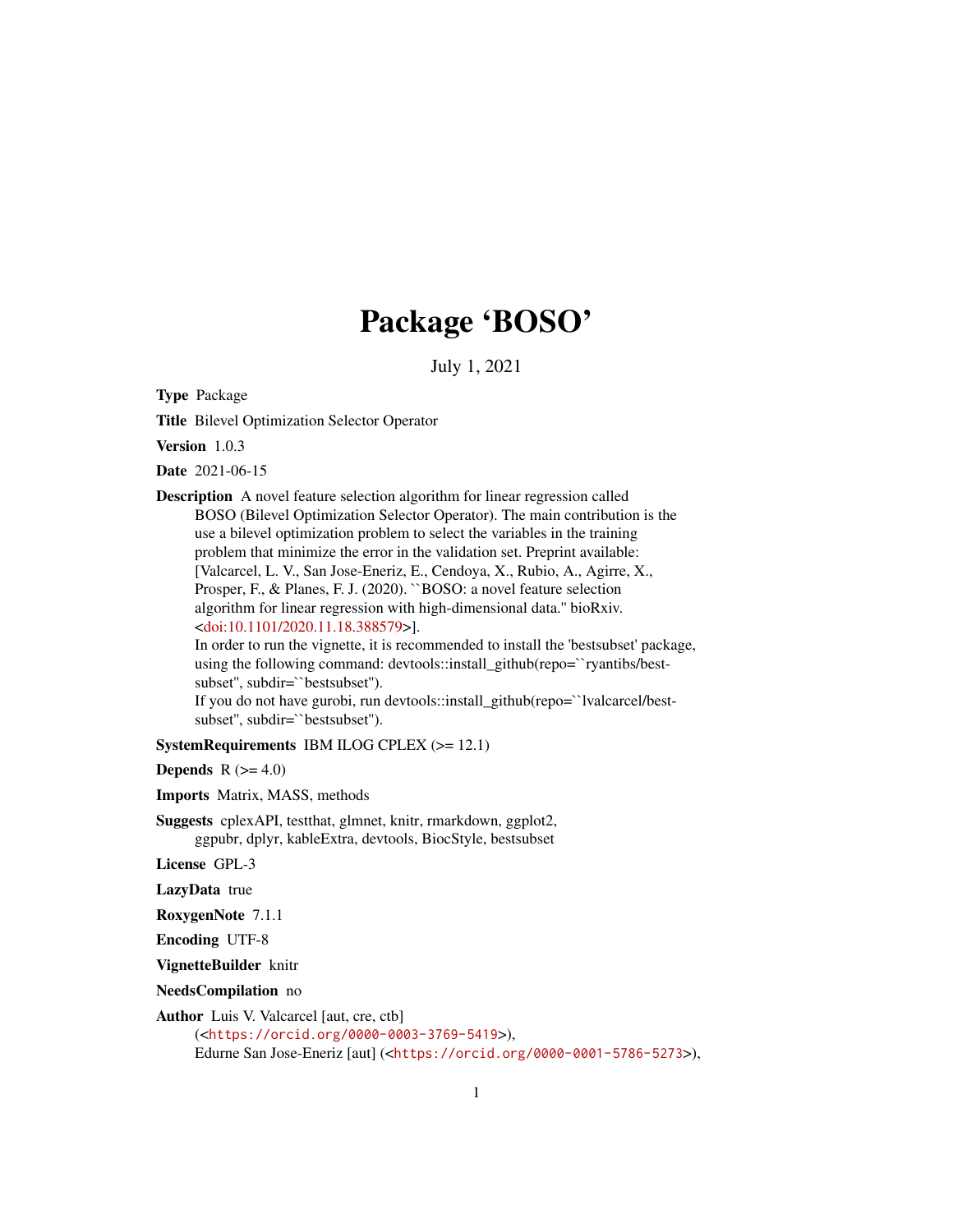```
Xabier Cendoya [aut, ctb] (<https://orcid.org/0000-0001-8401-4087>),
Angel Rubio [aut, ctb] (<https://orcid.org/0000-0002-3274-2450>),
Xabier Agirre [aut] (<https://orcid.org/0000-0002-6558-9560>),
Felipe Prósper [aut] (<https://orcid.org/0000-0001-6115-8790>),
Francisco J. Planes [aut, ctb]
(<https://orcid.org/0000-0003-1155-3105>)
```
Maintainer Luis V. Valcarcel <lvalcarcel@unav.es>

## Repository CRAN

Date/Publication 2021-07-01 07:40:11 UTC

## R topics documented:

#### **Index** 2008 **[14](#page-13-0)**

BOSO *BOSO and associates functions*

## Description

Fit a ridge linear regression by a feature selection model conducted by BOSO MILP. The package 'cplexAPI' is necessary to run it.

### Usage

```
BOSO(
  x,
 y,
  xval,
  yval,
  IC = "eBIC",IC.blocks = NULL,
 nlambda = 100,
 nlambda.blocks = 10,
  lambda.min.ratio = ifelse(nrow(x) < neol(x), 0.01, 1e-04),lambda = NULL,intercept = TRUE,
  standardize = TRUE,
```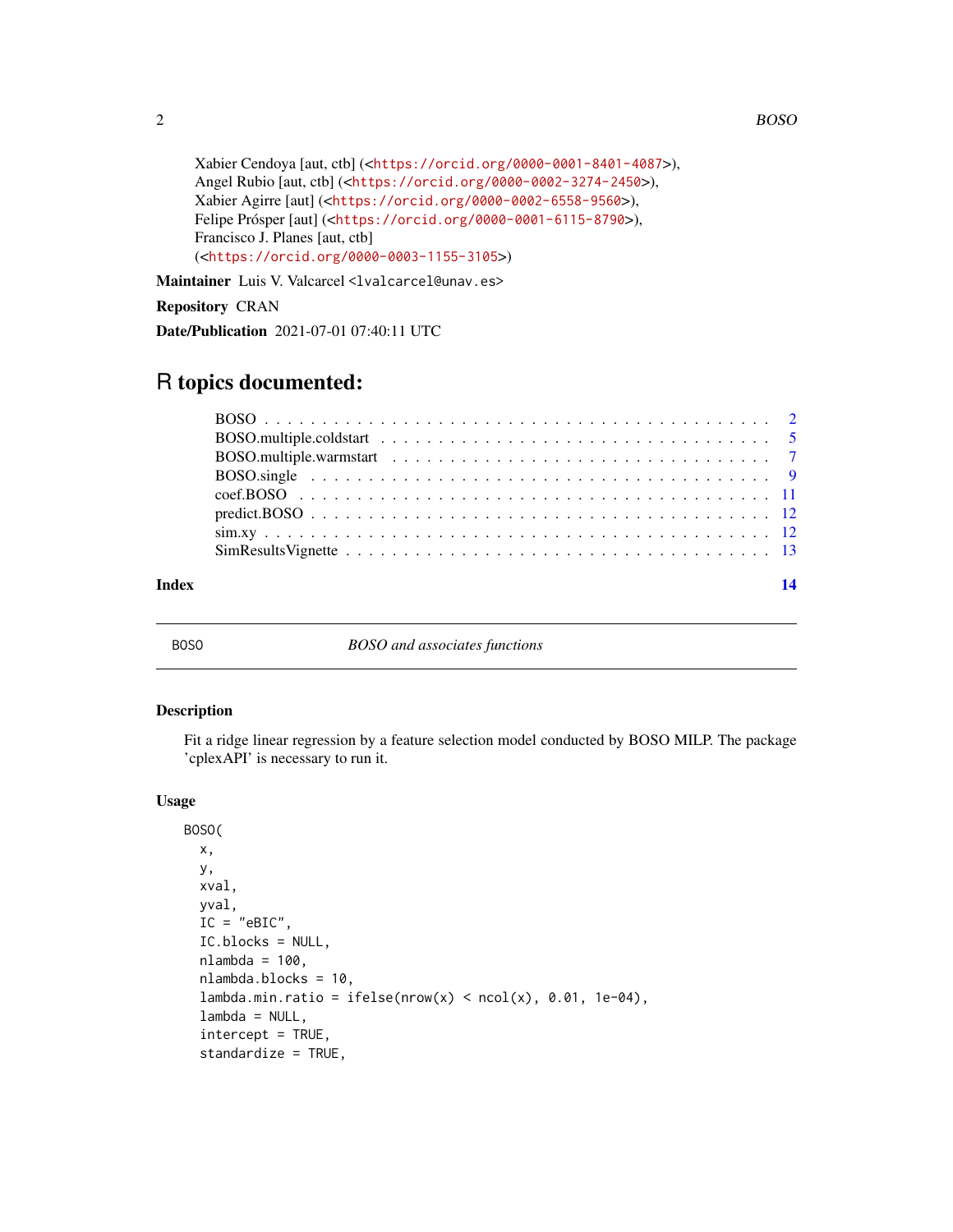#### BOSO 3

```
dfmax = NULL,maxVarsBlock = 10,
 costErrorVal = 1,
 costErrorTrain = 0,costVars = 0,Threads = 0,timeLimit = 1e+75,
 verbose = F,
 seed = NULL,
 warmstart = F,
 TH\_IC = 0.001,indexSelected = NULL
\mathcal{L}
```

| X                | Input matrix, of dimension 'n' x 'p'. This is the data from the training partition.<br>Its recommended to be class "matrix".                                                                                           |  |
|------------------|------------------------------------------------------------------------------------------------------------------------------------------------------------------------------------------------------------------------|--|
| У                | Response variable for the training dataset. A matrix of one column or a vector,<br>with 'n' elements.                                                                                                                  |  |
| xval             | Input matrix, of dimension 'n' x 'p'. This is the data from the validation parti-<br>tion. Its recommended to be class "matrix".                                                                                       |  |
| yval             | Response variable for the validation dataset. A matrix of one column or a vector,<br>with 'n' elements.                                                                                                                |  |
| IC               | information criterion to be used. Default is 'eBIC'.                                                                                                                                                                   |  |
| IC.blocks        | information criterion to be used in the block strategy. Default is the same as IC,<br>but eBIC uses BIC for the block strategy.                                                                                        |  |
| nlambda          | The number of lambda values. Default is 100.                                                                                                                                                                           |  |
|                  | nlambda.blocks The number of lambda values in the block strategy part. Default is 10.                                                                                                                                  |  |
| lambda.min.ratio |                                                                                                                                                                                                                        |  |
|                  | Smallest value for lambda, as a fraction of lambda.max, the (data derived) entry<br>value.                                                                                                                             |  |
| lambda           | A user supplied lambda sequence. Typical usage is to have the program compute<br>its own lambda sequence based on nlambda and lambda.min.ratio. Supplying a<br>value of lambda overrides this. WARNING: use with care. |  |
| intercept        | Boolean variable to indicate if intercept should be added or not. Default is false.                                                                                                                                    |  |
| standardize      | Boolean variable to indicate if data should be scaled according to mean $(x)$ mean $(y)$<br>and $sd(x)$ or not. Default is false.                                                                                      |  |
| dfmax            | Maximum number of variables to be included in the problem. The intercept is<br>not included in this number. Default is $min(p,n)$ .                                                                                    |  |
| maxVarsBlock     | maximum number of variables in the block strategy.                                                                                                                                                                     |  |
| costErrorVal     | Cost of error of the validation set in the objective function. Default is 1. WARN-<br>ING: use with care, changing this value changes the formulation presented in the<br>main article.                                |  |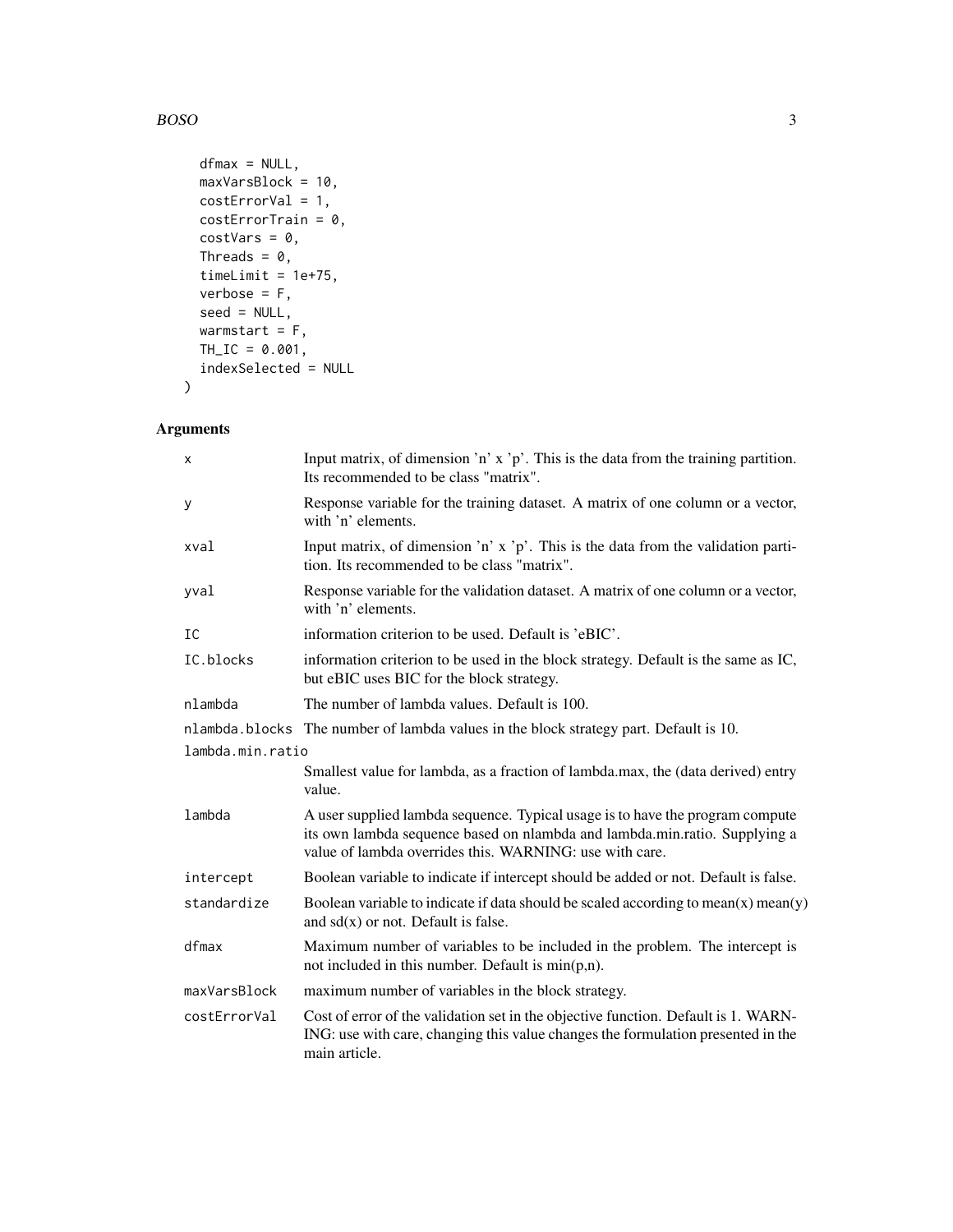|               | costErrorTrain Cost of error of the training set in the objective function. Default is 0. WARN-<br>ING: use with care, changing this value changes the formulation presented in<br>the main article. |
|---------------|------------------------------------------------------------------------------------------------------------------------------------------------------------------------------------------------------|
| costVars      | Cost of new variables in the objective function. Default is 0. WARNING: use<br>with care, changing this value changes the formulation presented in the main<br>article.                              |
| Threads       | CPLEX parameter, number of cores that CPLEX is allowed to use. Default is 0<br>(automatic).                                                                                                          |
| timeLimit     | CPLEX parameter, time limit per problem provided to CPLEX. Default is 1e75<br>(infinite time).                                                                                                       |
| verbose       | print progress, different levels: 1) print simple progress. 2) print result of blocks.<br>3) print each k in blocks Default is FALSE.                                                                |
| seed          | set seed for random number generator for the block strategy. Default is system<br>default.                                                                                                           |
| warmstart     | warmstart for CPLEX or use a different problem for each k. Default is False.                                                                                                                         |
| TH_IC         | is the ratio over one that the information criterion must increase to be STOP.<br>Default is 1e-3.                                                                                                   |
| indexSelected | array of pre-selected variables. WARNING: debug feature.                                                                                                                                             |

## Details

Compute the BOSO for use one block. This function calls cplexAPI to solve the optimization problem

## Value

A 'BOSO' object which contains the following information:

| betas        | estimated betas                                                               |
|--------------|-------------------------------------------------------------------------------|
| $\mathsf{x}$ | trianing x set used in BOSO (input parameter)                                 |
| y            | trianing x set used in BOSO (input parameter)                                 |
| xval         | validation x set used in BOSO (input parameter)                               |
| yval         | validation x set used in BOSO (input parameter)                               |
| nlambda      | nlambda used by 'BOSO' (input parameter)                                      |
| intercept    | if 'BOSO' has used intercept (input parameter)                                |
| standardize  | if 'BOSO' has used standardization (input parameter)                          |
| mx           | Mean value of each variable. 0 if data has not been standarized               |
| <b>SX</b>    | Standard deviation value of each variable. 0 if data has not been standarized |
| my           | Mean value of output variable. 0 if data has not been standarized             |
| dfmax        | Maximum number of variables set to be used by 'BOSO' (input parameter)        |
| result.final | list with the results of the final problem for each K                         |
| errorTrain   | error in training set in the final problem                                    |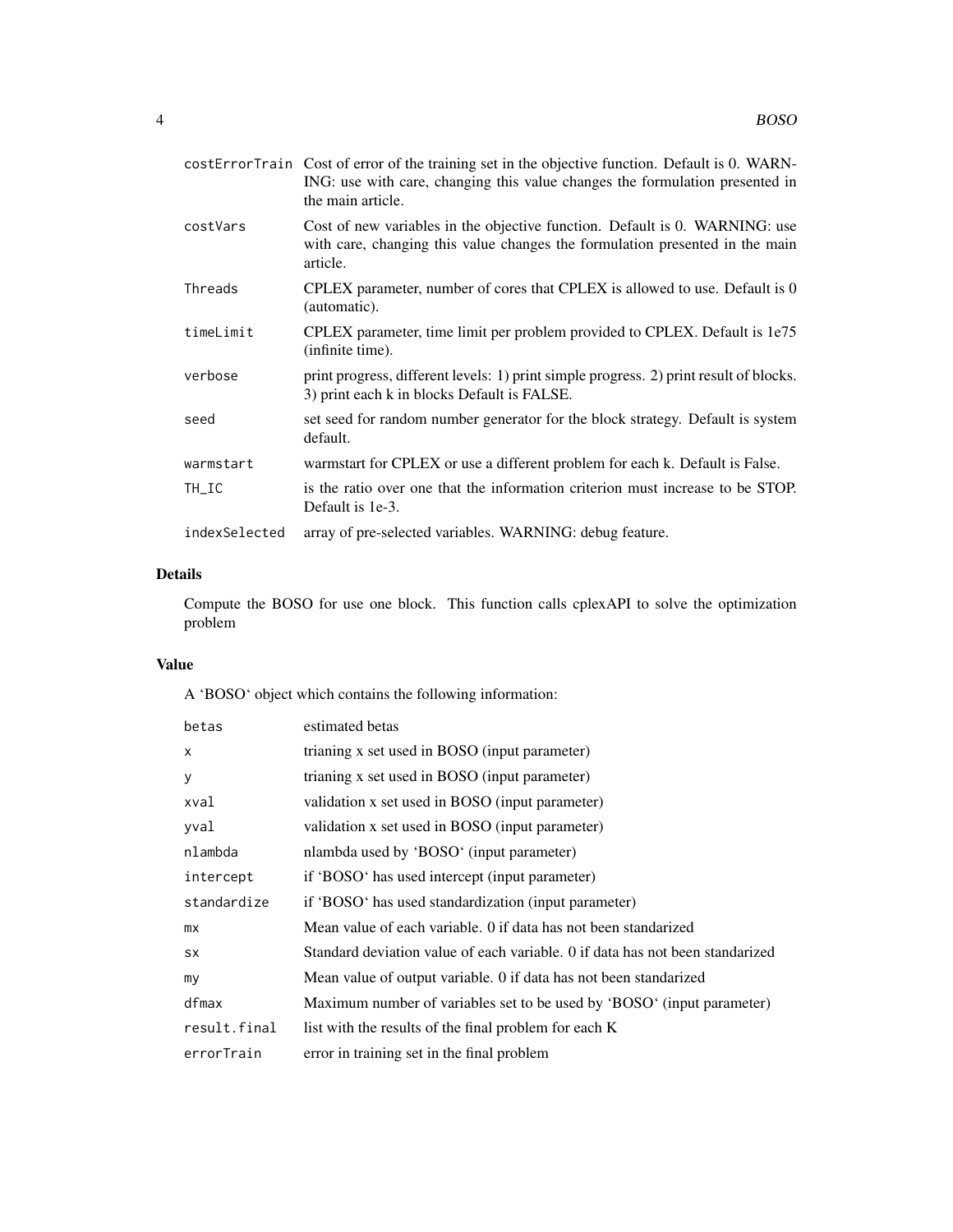<span id="page-4-0"></span>

| errorVal        | error in Validation set in the final problem of used by                                   |
|-----------------|-------------------------------------------------------------------------------------------|
| lambda.selected |                                                                                           |
|                 | lambda selected in the final problem of                                                   |
| p               | number of initial variables                                                               |
| n               | number of events in the training set                                                      |
| nval            | number of events in the validation set                                                    |
| blockStrategy   | index of variables which were stored in each iteration by 'BOSO' in the block<br>strategy |

#### Author(s)

Luis V. Valcarcel

#### Examples

```
#This first example is a basic
#example of how to execute BOSO
data("sim.xy", package = "BOSO")
obj \leq BOSO(x = sim.xy[['low']]$x,
           y = simxy[['low']]$y,
            xval = sim.xy[['low']]$xval,
            yval = sim.xy[['low']]$yval,
            IC = 'eBIC',
            nlambda=50,
            intercept= 0, standardize = 0,
           Threads=1, verbose = 3, seed = 2021)
coef(obj) # extract coefficients at a single value of lambda
```
predict(obj, newx = sim.xy[['low']]\$x[1:20, ]) # make predictions

BOSO.multiple.coldstart

*BOSO.single and associates functions*

## Description

Function to run a single block BOSO problem, generating for each K a different CPLEX object.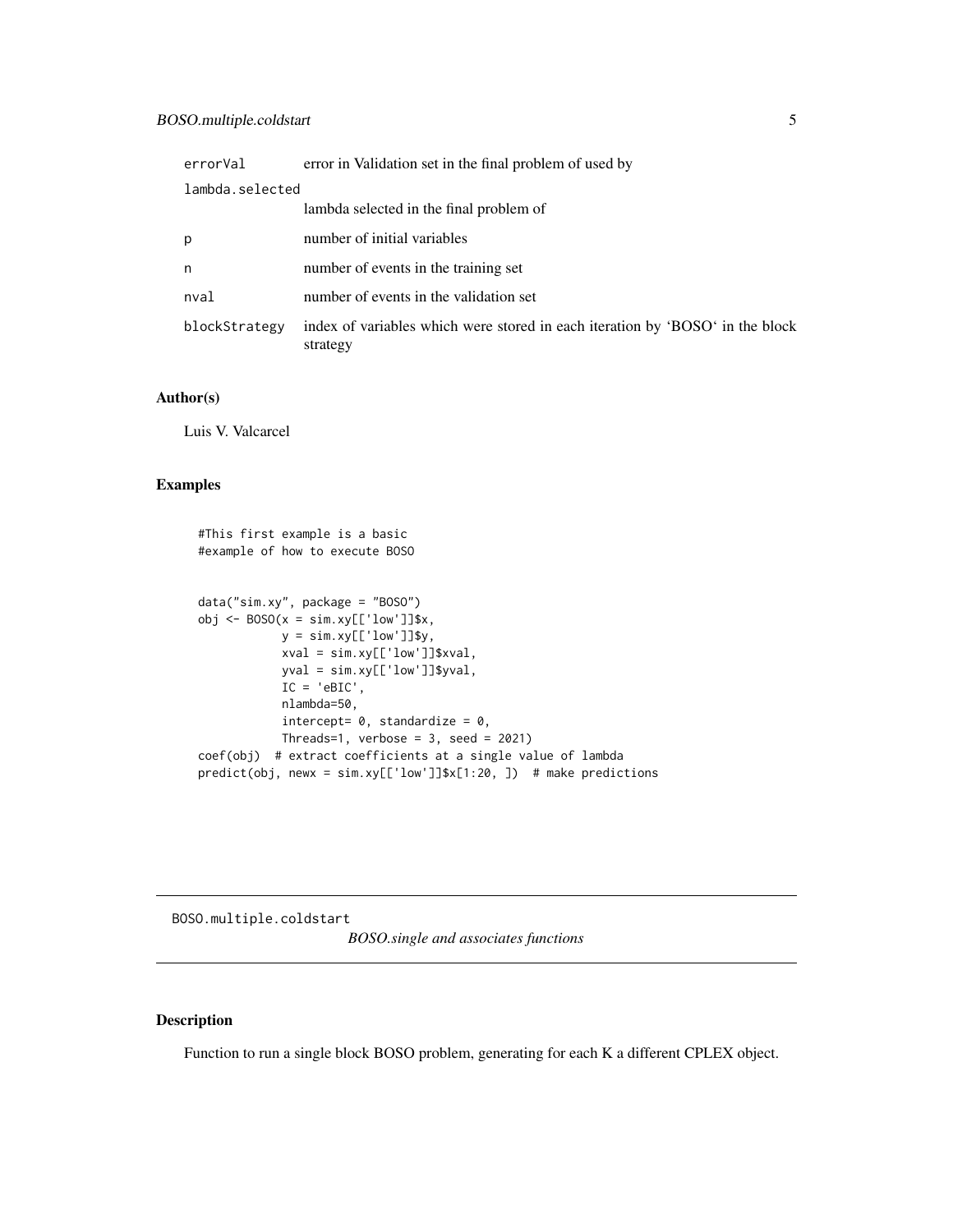## Usage

```
BOSO.multiple.coldstart(
  x,
 y,
 xval,
 yval,
 nlambda = 100,
 IC = "eBIC",n.IC = NULL,p.IC = NULL,lambda.min.ratio = ifelse(nrow(x) < neol(x), 0.01, 1e-04),lambda = NULL,
  intercept = TRUE,
  standardize = FALSE,
  dfmin = \theta,
 dfmax = NULL,costErrorVal = 1,
  costErrorTrain = 0,
  costVars = 0,
 Threads = 0,
  timeLimit = 1e+75,
  verbose = F,
 TH_IC = 0.001
\mathcal{L}
```

| $\mathsf{x}$     | Input matrix, of dimension 'n' x 'p'. This is the data from the training partition.<br>Its recommended to be class "matrix".                                                                                          |  |
|------------------|-----------------------------------------------------------------------------------------------------------------------------------------------------------------------------------------------------------------------|--|
| У                | Response variable for the training dataset. A matrix of one column or a vector,<br>with 'n' elements                                                                                                                  |  |
| xval             | Input matrix, of dimension 'n' x 'p'. This is the data from the validation parti-<br>tion. Its recommended to be class "matrix".                                                                                      |  |
| yval             | Response variable for the validation dataset. A matrix of one column or a vector,<br>with 'n' elements.                                                                                                               |  |
| nlambda          | The number of lambda values. Default is 100.                                                                                                                                                                          |  |
| IC               | information criterion to be used. Default is 'eBIC'.#'                                                                                                                                                                |  |
| n.IC             | number of events for the information criterion.                                                                                                                                                                       |  |
| p.IC             | number of initial variables for the information criterion.                                                                                                                                                            |  |
| lambda.min.ratio |                                                                                                                                                                                                                       |  |
|                  | Smallest value for lambda, as a fraction of lambda.max, the (data derived) entry<br>value.                                                                                                                            |  |
| lambda           | A user supplied lambda sequence. Typical usage is to have the program compute<br>its own lambda sequence based on nlambda and lambda.min.ratio. Supplying a<br>value of lambda overrides this. WARNING: use with care |  |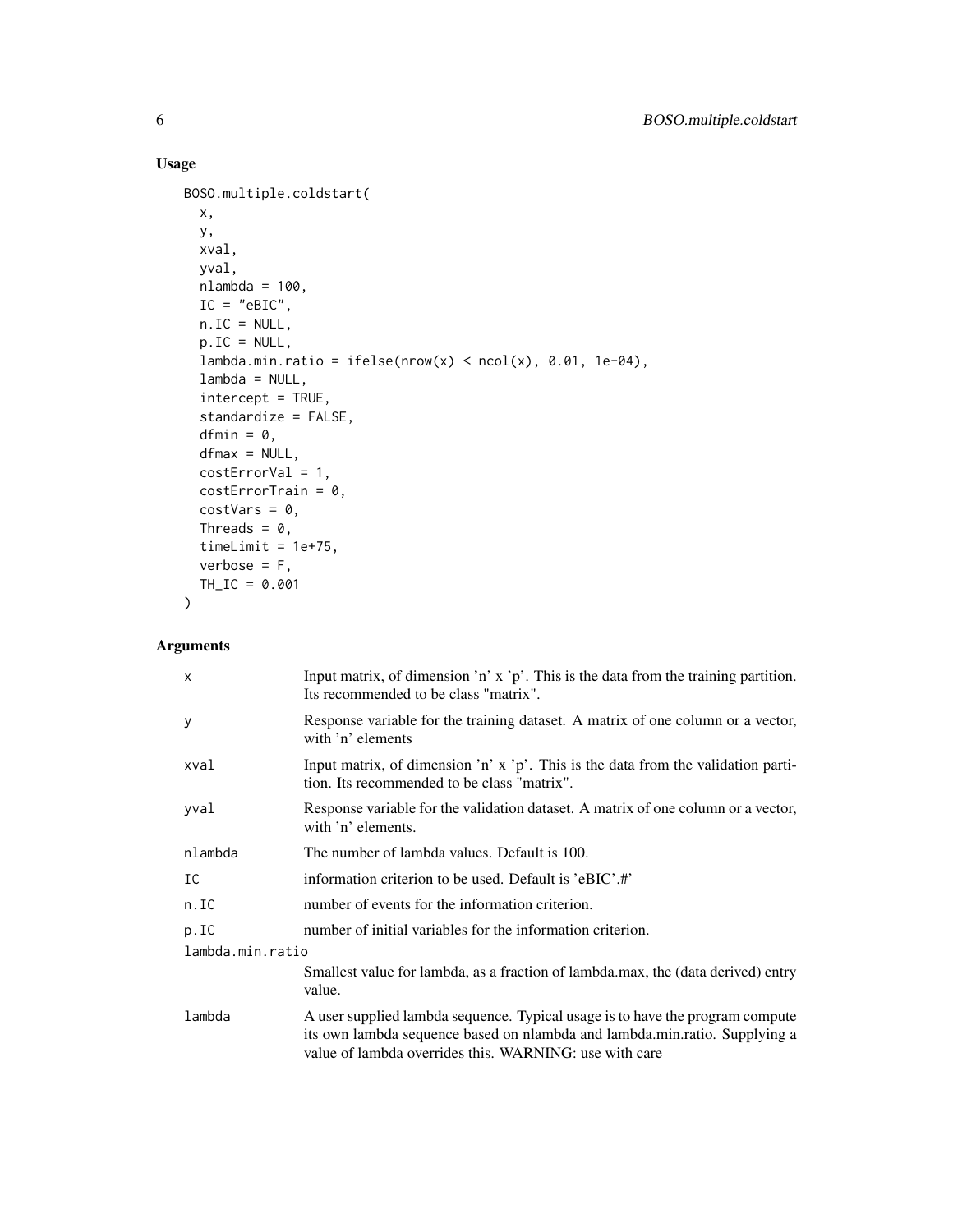<span id="page-6-0"></span>

| intercept    | Boolean variable to indicate if intercept should be added or not. Default is false.                                                                                                                  |
|--------------|------------------------------------------------------------------------------------------------------------------------------------------------------------------------------------------------------|
| standardize  | Boolean variable to indicate if data should be scaled according to mean $(x)$ mean $(y)$<br>and $sd(x)$ or not. Default is false.                                                                    |
| dfmin        | Minimum number of variables to be included in the problem. The intercept is<br>not included in this number. Default is 0.                                                                            |
| dfmax        | Maximum number of variables to be included in the problem. The intercept is<br>not included in this number. Default is $min(p,n)$ .                                                                  |
| costErrorVal | Cost of error of the validation set in the objective function. Default is 1. WARN-<br>ING: use with care, changing this value changes the formulation presented in the<br>main article.              |
|              | costErrorTrain Cost of error of the training set in the objective function. Default is 0. WARN-<br>ING: use with care, changing this value changes the formulation presented in<br>the main article. |
| costVars     | Cost of new variables in the objective function. Default is 0. WARNING: use<br>with care, changing this value changes the formulation presented in the main<br>article.                              |
| Threads      | CPLEX parameter, number of cores that IBM ILOG CPLEX is allowed to use.<br>Default is 0 (automatic).                                                                                                 |
| timeLimit    | CPLEX parameter, time limit per problem provided to CPLEX. Default is 1e75<br>(infinite time).                                                                                                       |
| verbose      | print progress. Default is FALSE.                                                                                                                                                                    |
| TH_IC        | is the ratio over one that the information criterion must increase to be STOP.<br>Default is 1e-3.                                                                                                   |

## Details

Compute the BOSO for use one block. This function calls ILOG IBM CPLEX with 'cplexAPI' to solve the optimization problem

## Value

A 'BOSO' object.

### Author(s)

Luis V. Valcarcel

BOSO.multiple.warmstart

*BOSO.single and associates functions*

## Description

Function to run a single block BOSO problem, generating one CPLEX object and re-runing it for the different K.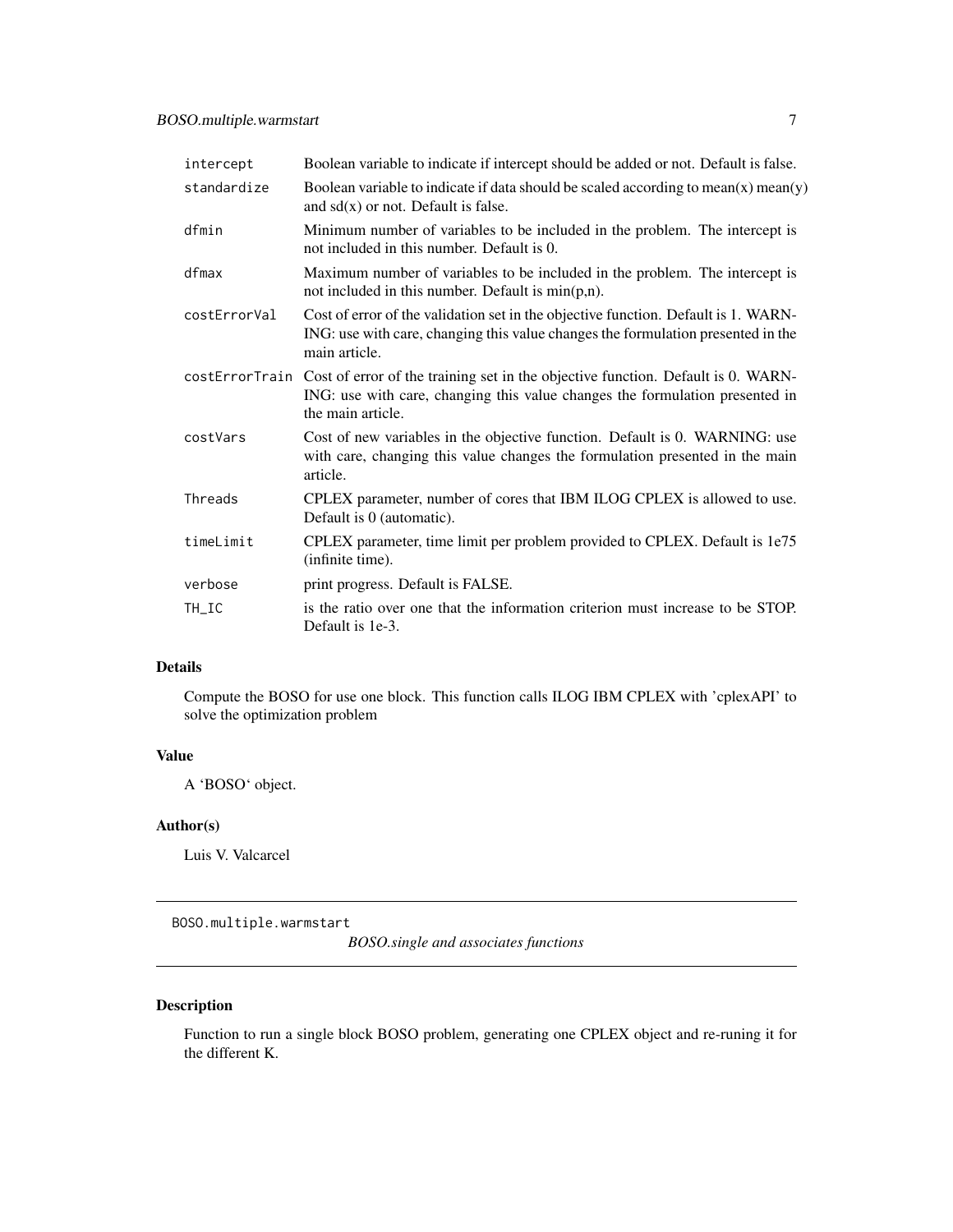## Usage

```
BOSO.multiple.warmstart(
  x,
 y,
 xval,
 yval,
 nlambda = 100,
 IC = "eBIC",n.IC = NULL,p.IC = NULL,lambda.min.ratio = ifelse(nrow(x) < ncol(x), 0.01, 1e-04),
  lambda = NULL,
  intercept = TRUE,
  standardize = FALSE,
  dfmin = 0,
 dfmax = NULL,costErrorVal = 1,
 costErrorTrain = 0,
  costVars = 0,Threads = 0,
  timeLimit = 1e+75,
  verbose = F,
 TH_IC = 0.001
\mathcal{L}
```

| $\times$         | Input matrix, of dimension 'n' $x$ 'p'. This is the data from the training partition.<br>Its recommended to be class "matrix".                                                                                        |  |
|------------------|-----------------------------------------------------------------------------------------------------------------------------------------------------------------------------------------------------------------------|--|
| У                | Response variable for the training dataset. A matrix of one column or a vector,<br>with 'n' elements                                                                                                                  |  |
| xval             | Input matrix, of dimension 'n' $x$ 'p'. This is the data from the validation parti-<br>tion. Its recommended to be class "matrix".                                                                                    |  |
| yval             | Response variable for the validation dataset. A matrix of one column or a vector,<br>with 'n' elements                                                                                                                |  |
| nlambda          | The number of lambda values. Default is 100.                                                                                                                                                                          |  |
| IC               | information criterion to be used. Default is 'eBIC'.                                                                                                                                                                  |  |
| n.IC             | number of events for the information criterion.                                                                                                                                                                       |  |
| p.IC             | number of initial variables for the information criterion.                                                                                                                                                            |  |
| lambda.min.ratio |                                                                                                                                                                                                                       |  |
|                  | Smallest value for lambda, as a fraction of lambda.max, the (data derived) entry<br>value                                                                                                                             |  |
| lambda           | A user supplied lambda sequence. Typical usage is to have the program compute<br>its own lambda sequence based on nlambda and lambda.min.ratio. Supplying a<br>value of lambda overrides this. WARNING: use with care |  |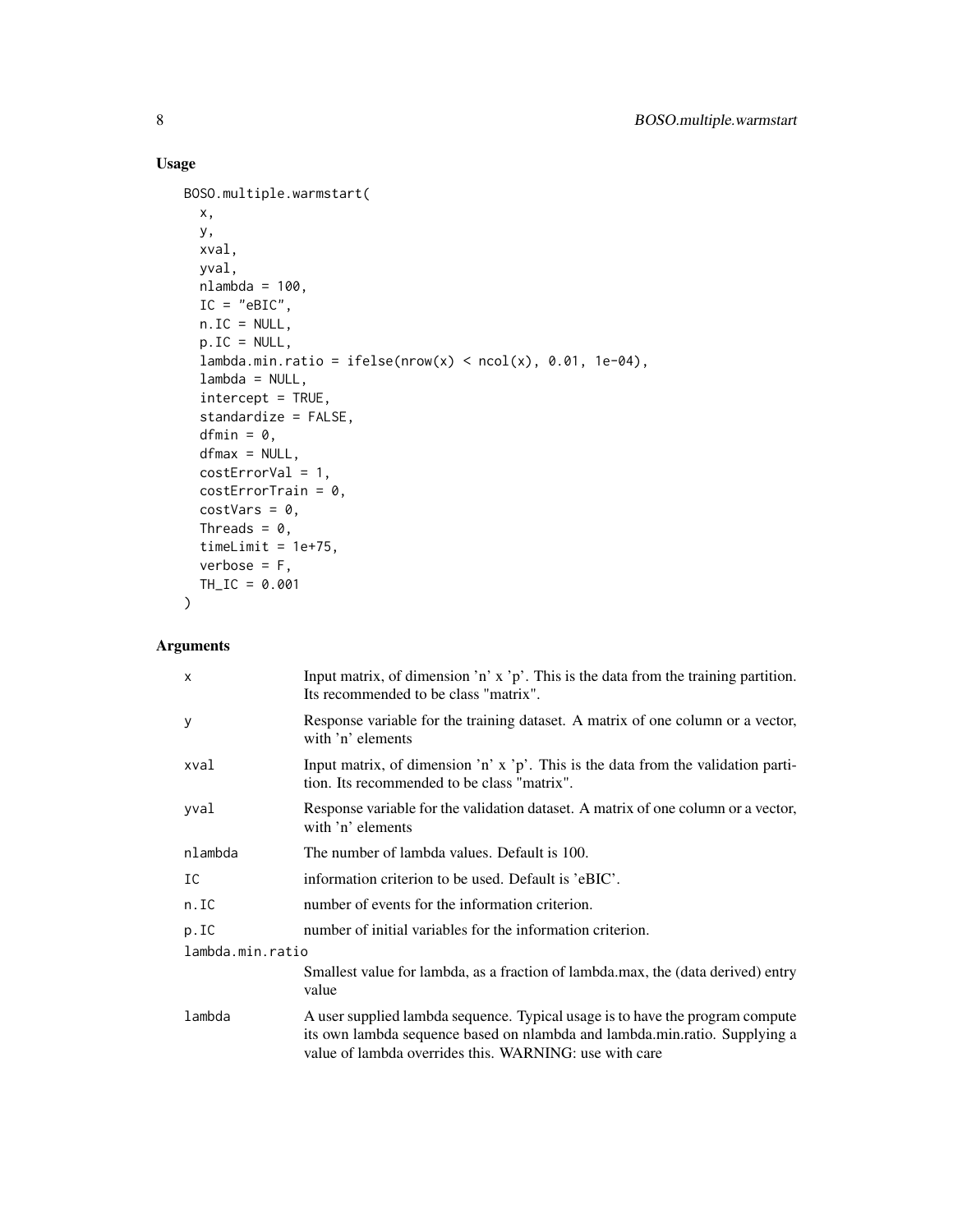<span id="page-8-0"></span>

| intercept    | Boolean variable to indicate if intercept should be added or not. Default is false.                                                                                                                  |
|--------------|------------------------------------------------------------------------------------------------------------------------------------------------------------------------------------------------------|
| standardize  | Boolean variable to indicate if data should be scaled according to mean $(x)$ mean $(y)$<br>and $sd(x)$ or not. Default is false.                                                                    |
| dfmin        | Minimum number of variables to be included in the problem. The intercept is<br>not included in this number. Default is 0.                                                                            |
| dfmax        | Maximum number of variables to be included in the problem. The intercept is<br>not included in this number. Default is $min(p,n)$ .                                                                  |
| costErrorVal | Cost of error of the validation set in the objective function. Default is 1. WARN-<br>ING: use with care, changing this value changes the formulation presented in the<br>main article.              |
|              | costErrorTrain Cost of error of the training set in the objective function. Default is 0. WARN-<br>ING: use with care, changing this value changes the formulation presented in<br>the main article. |
| costVars     | Cost of new variables in the objective function. Default is 0. WARNING: use<br>with care, changing this value changes the formulation presented in the main<br>article.                              |
| Threads      | CPLEX parameter, number of cores that cplex is allowed to use. Default is 0<br>(automatic).                                                                                                          |
| timeLimit    | CPLEX parameter, time limit per problem provided to CPLEX. Default is 1e75<br>(infinite time).                                                                                                       |
| verbose      | print progress. Default is FALSE                                                                                                                                                                     |
| TH_IC        | is the ratio over one that the information criterion must increase to be STOP.<br>Default is 1e-3.                                                                                                   |

## Details

Compute the BOSO for use one block. This function calls ILOG IBM CPLEX with 'cplexAPI' to solve the optimization problem.

## Value

A 'BOSO' object.

## Author(s)

Luis V. Valcarcel

BOSO.single *BOSO.single and associates functions*

## Description

Bonjour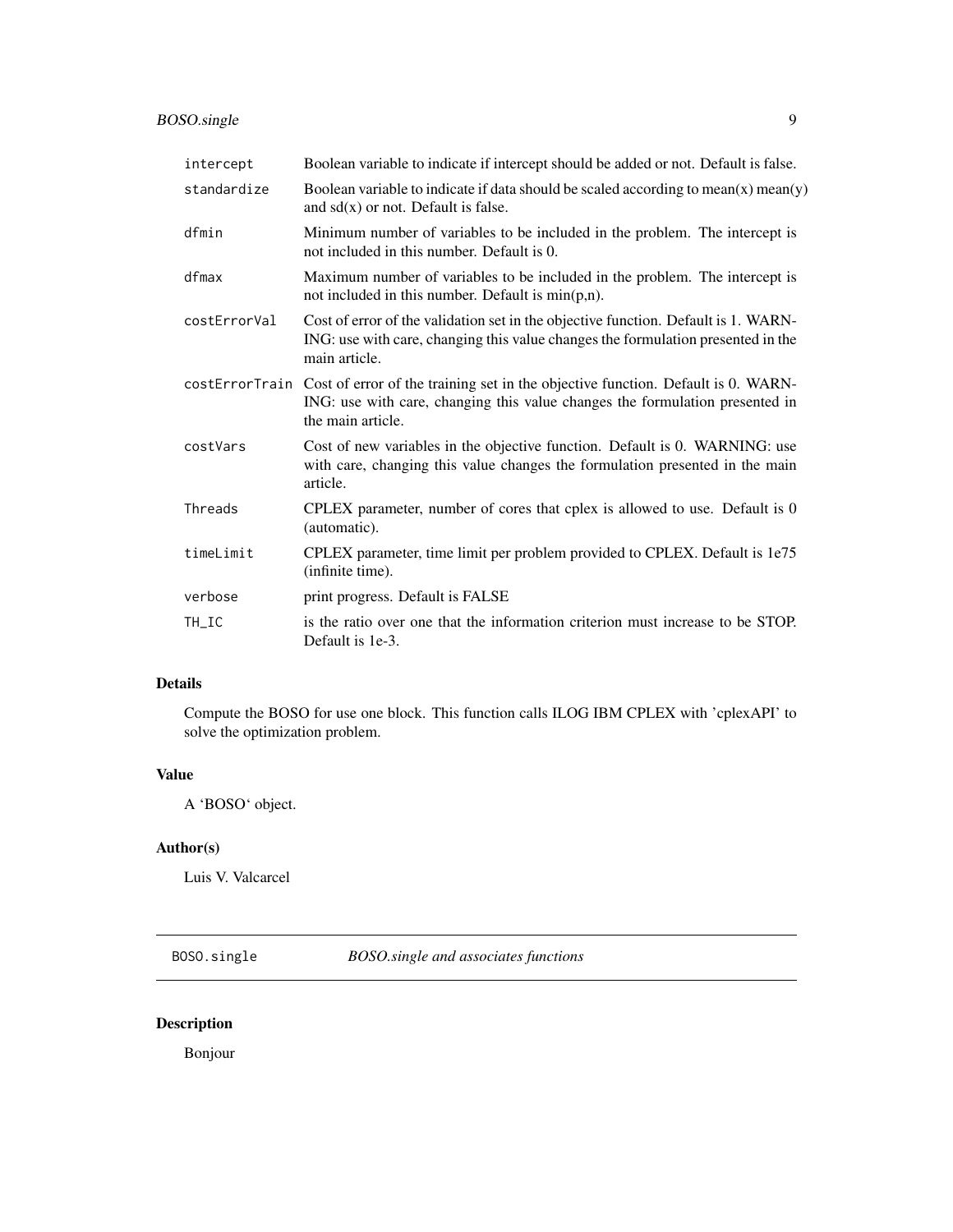## Usage

```
BOSO.single(
 x,
 y,
 xval,
 yval,
 nlambda = 100,
 lambda.min.ratio = ifelse(nrow(x) < neol(x), 0.01, 1e-04),lambda = NULL,
  intercept = TRUE,standardize = TRUE,
 dfmin = \theta,
 dfmax = NULL,
 costErrorVal = 1,costErrorTrain = 0,costVars = 0,Threads = 0,
  timeLimit = 1e+75
)
```

| x                | Input matrix, of dimension 'n' $x$ 'p'. This is the data from the training partition.<br>Its recommended to be class "matrix".                                                                                        |
|------------------|-----------------------------------------------------------------------------------------------------------------------------------------------------------------------------------------------------------------------|
| y                | Response variable for the training dataset. A matrix of one column or a vector,<br>with 'n' elements                                                                                                                  |
| xval             | Input matrix, of dimension 'n' $x$ 'p'. This is the data from the validation parti-<br>tion. Its recommended to be class "matrix".                                                                                    |
| yval             | Response variable for the validation dataset. A matrix of one column or a vector,<br>with 'n' elements                                                                                                                |
| nlambda          | The number of lambda values. Default is 100.                                                                                                                                                                          |
| lambda.min.ratio |                                                                                                                                                                                                                       |
|                  | Smallest value for lambda, as a fraction of lambda.max, the (data derived) entry<br>value                                                                                                                             |
| lambda           | A user supplied lambda sequence. Typical usage is to have the program compute<br>its own lambda sequence based on nlambda and lambda.min.ratio. Supplying a<br>value of lambda overrides this. WARNING: use with care |
| intercept        | Boolean variable to indicate if intercept should be added or not. Default is false.                                                                                                                                   |
| standardize      | Boolean variable to indicate if data should be scaled according to mean $(x)$ mean $(y)$<br>and $sd(x)$ or not. Default is false.                                                                                     |
| dfmin            | Minimum number of variables to be included in the problem. The intercept is<br>not included in this number. Default is 0.                                                                                             |
| dfmax            | Maximum number of variables to be included in the problem. The intercept is<br>not included in this number. Default is $min(p,n)$ .                                                                                   |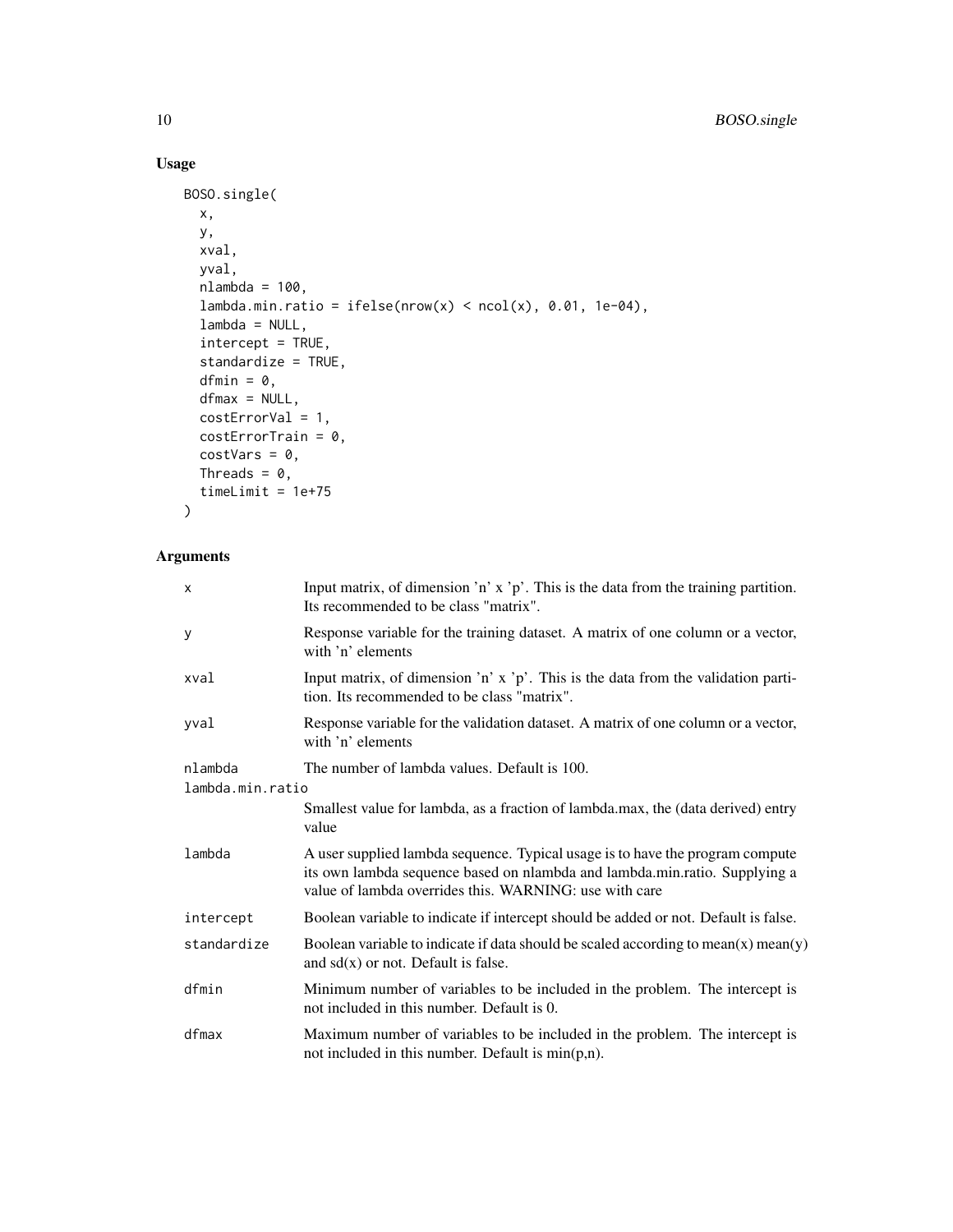#### <span id="page-10-0"></span> $\text{coeff.} \text{BOSO}$  11

| costErrorVal | Cost of error of the validation set in the objective function. Default is 1. WARN-<br>ING: use with care, changing this value changes the formulation presented in the<br>main article.              |
|--------------|------------------------------------------------------------------------------------------------------------------------------------------------------------------------------------------------------|
|              | costErrorTrain Cost of error of the training set in the objective function. Default is 0. WARN-<br>ING: use with care, changing this value changes the formulation presented in<br>the main article. |
| costVars     | Cost of new variables in the objective function. Default is 0. WARNING: use<br>with care, changing this value changes the formulation presented in the main<br>article.                              |
| Threads      | CPLEX parameter, number of cores that cplex is allowed to use. Default is 0<br>(automatic).                                                                                                          |
| timeLimit    | CPLEX parameter, time limit per problem provided to CPLEX. Default is 1e75<br>(infinite time).                                                                                                       |
|              |                                                                                                                                                                                                      |

## Details

Compute the BOSO for ust one block. This function calls ILOG IBM CPLEX with cplexAPI to solve the optimization problem

## Author(s)

Luis V. Valcarcel

coef.BOSO *Extract coefficients from a BOSO object*

## Description

This is an equivalent function to the one offered by [coef.glmnet](#page-0-0) for extraction of coefficients.

## Usage

## S3 method for class 'BOSO'  $coef(object, beta0 = F, ...)$ 

## Arguments

| object                  | Fitted 'BOSO' or 'BOSO.single' object                |
|-------------------------|------------------------------------------------------|
| beta0                   | Force beta0 to appear (output of ' $p+1$ ' features) |
| $\cdot$ $\cdot$ $\cdot$ | extra arguments for future updates                   |

## Value

A 'matrix' object with the corresponding beta values estimated.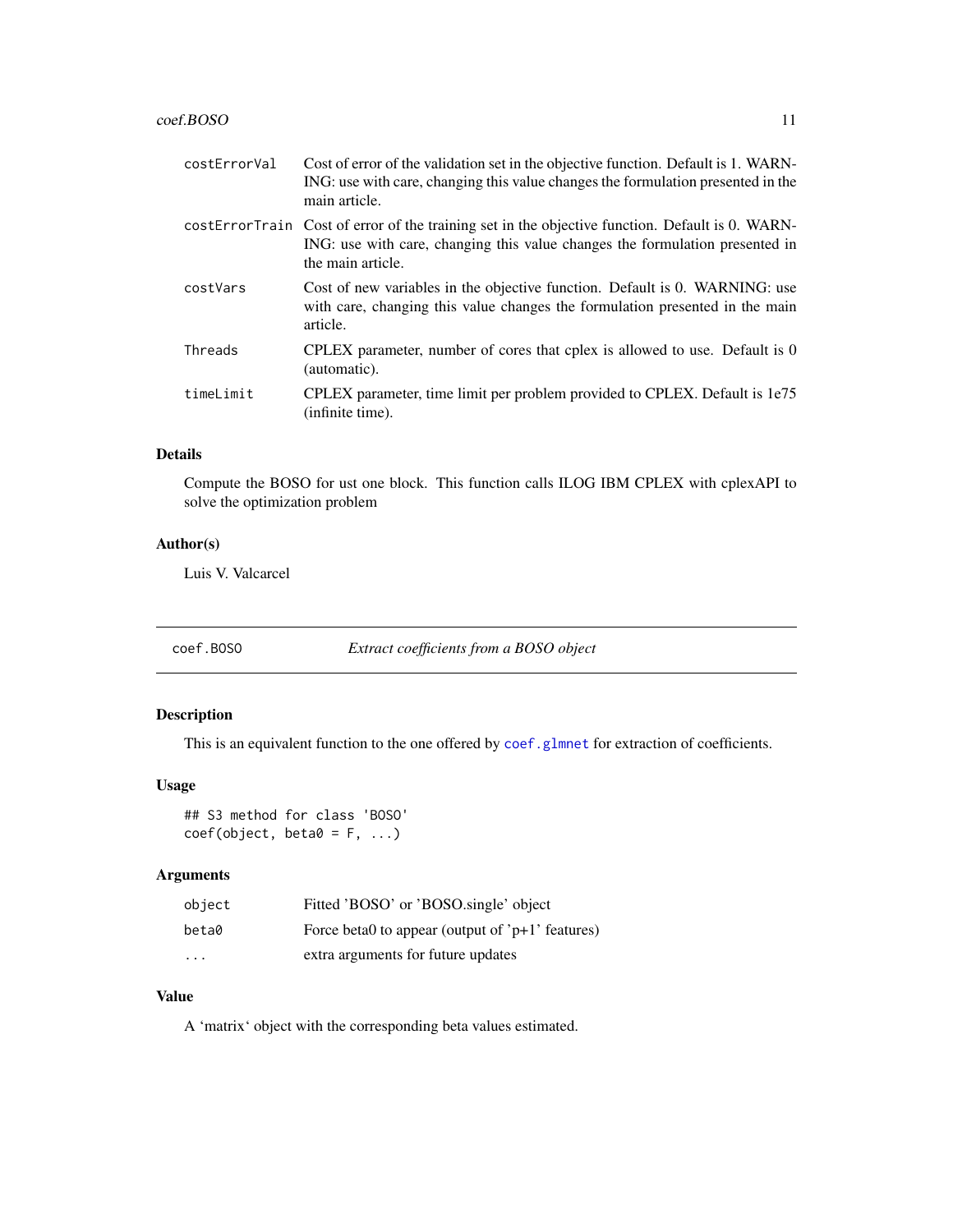<span id="page-11-0"></span>

#### Description

This is an equivalent function to the one offered by [coef.glmnet](#page-0-0) for extraction of coefficients.

## Usage

```
## S3 method for class 'BOSO'
predict(object, newx, ...)
```
#### Arguments

| object                  | Fitted 'BOSO' or 'BOSO.single' object         |
|-------------------------|-----------------------------------------------|
| newx                    | Matrix with new data for prediction with BOSO |
| $\cdot$ $\cdot$ $\cdot$ | extra arguments for future updates            |

## Value

A 'matrix' object with the corresponding beta values estimated.

| High-5 and Low setting data<br>S1M.XY |  |
|---------------------------------------|--|
|---------------------------------------|--|

## Description

Simmulated data for the high-5-sized scenario and low-sized. It contains a list with the who cases, each of them with the following fields: \* x X matrix for training set \* y Y vector for training set \* xval X matrix for validation set \* yval Y vector for validation set \* beta true beta array

#### Usage

data("sim.xy")

#### Source

https://github.com/ryantibs/best-subset

#### References

Hastie, Trevor, Robert Tibshirani, and Ryan J. Tibshirani. "Extended comparisons of best subset selection, forward stepwise selection, and the lasso." arXiv preprint arXiv:1707.08692 (2017).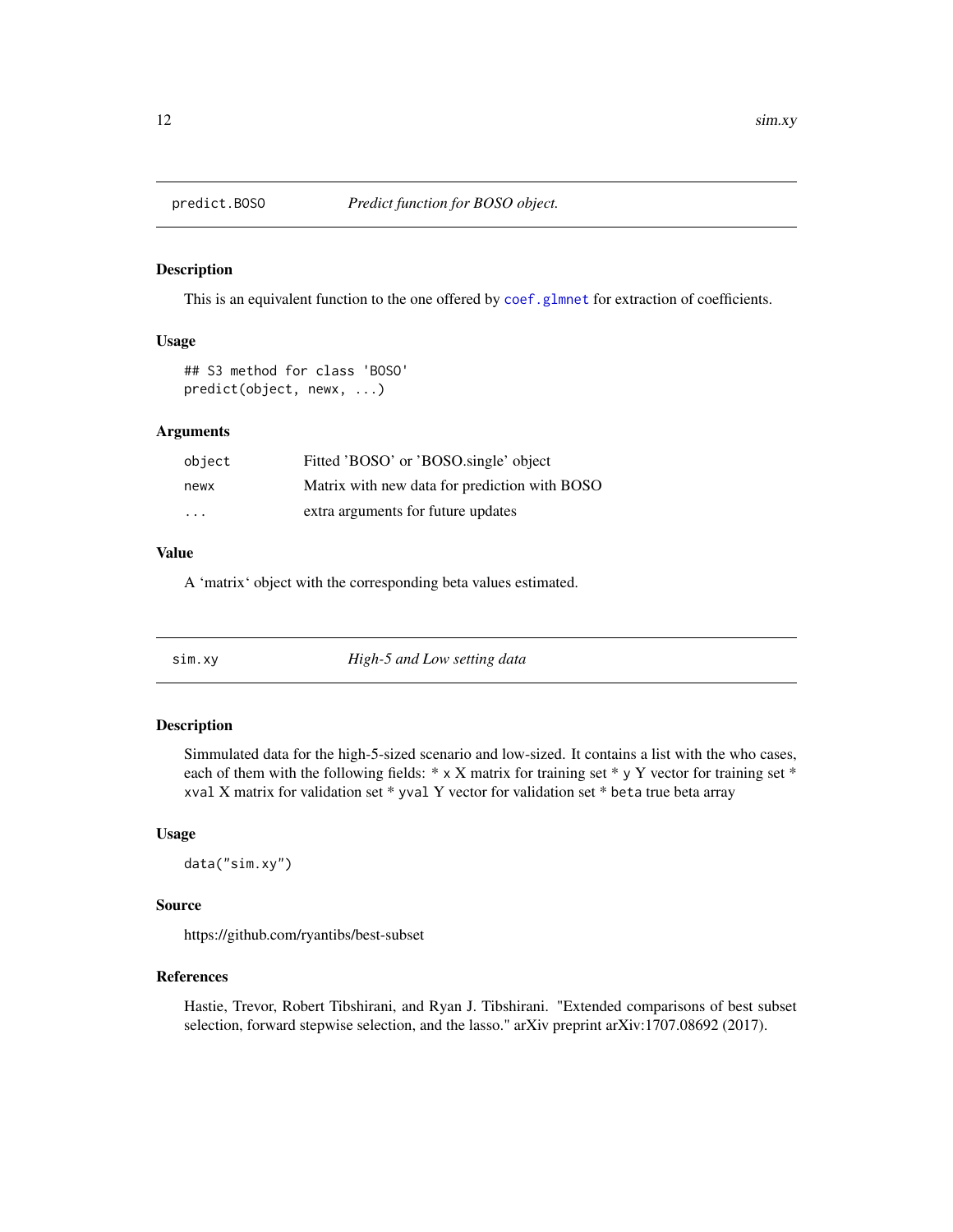## <span id="page-12-0"></span>Description

Results from all the algorithms using the simmulated data Simmulated data for the high-5-sized scenario.

#### Usage

```
data("SimResultsVignette")
```
## References

Hastie, Trevor, Robert Tibshirani, and Ryan J. Tibshirani. "Extended comparisons of best subset selection, forward stepwise selection, and the lasso." arXiv preprint arXiv:1707.08692 (2017).